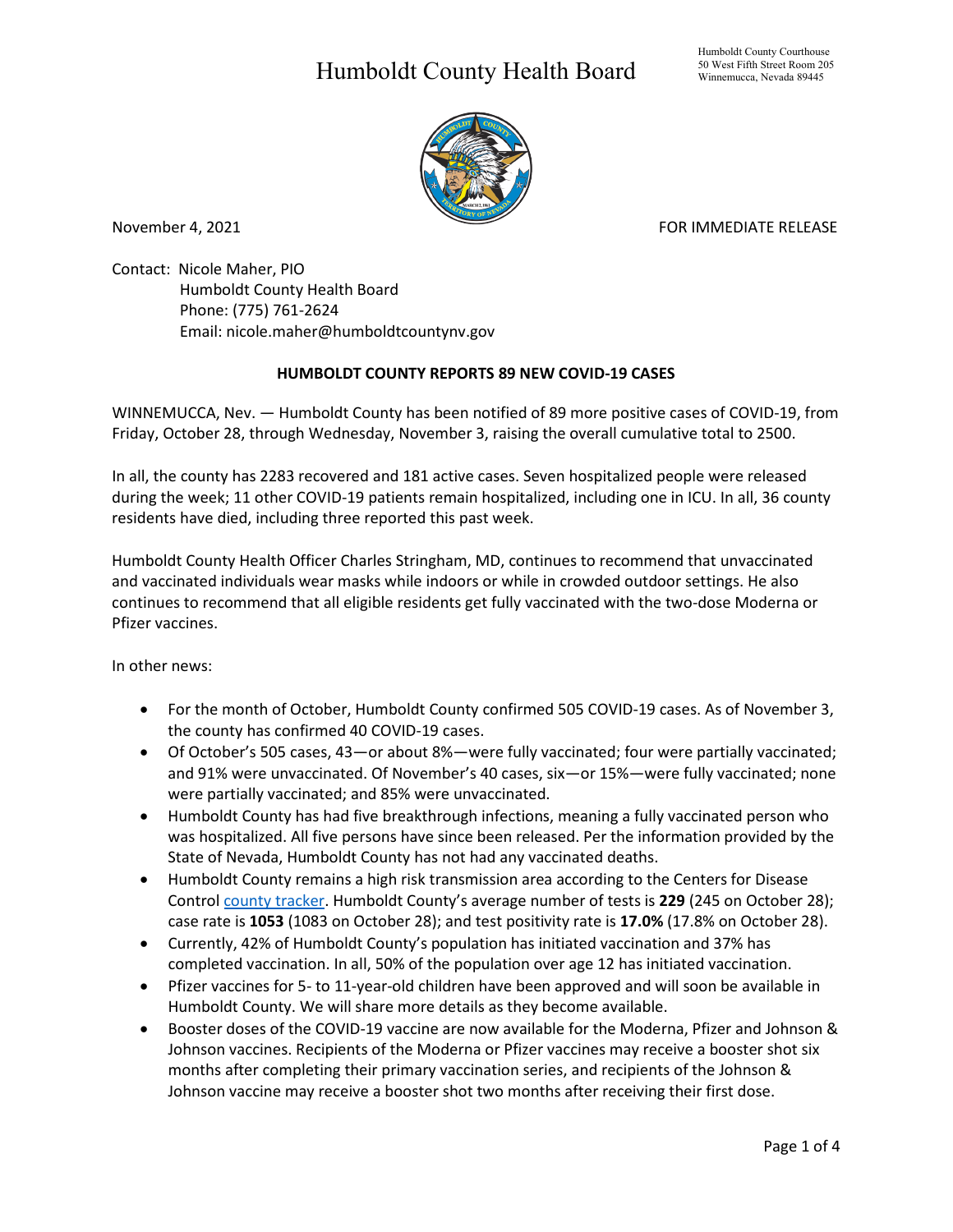Qualifying recipients of the Modern or Pfizer boosters include people who are 65 and older, adults age 18 and older who are immunocompromised or who have certain underlying health conditions, and adults age 18 and older who are at higher risk due to their occupational or institutional setting. All individuals 18 years of age or older who received a Johnson & Johnson vaccine should receive a booster dose two months after their first shot.

• Immunize Nevada will host a vaccination clinic at the Pleasant Senior Center from 9 a.m. to 4 p.m. Monday, November 15. Moderna, Pfizer and Johnson and Johnson first, second and third doses will be available to eligible individuals free of charge. Second- and third-dose recipients should bring their vaccinations cards.

| Case # | Gender | <b>Age Range</b> | <b>Contact</b>      | <b>Status</b>         |
|--------|--------|------------------|---------------------|-----------------------|
| 2412   | Woman  | 30 <sub>s</sub>  | Under investigation | Self-isolating        |
| 2413   | Woman  | 70s              | Under investigation | <b>Deceased</b>       |
| 2414   | Woman  | 30 <sub>s</sub>  | Under investigation | Self-isolating        |
| 2415   | Woman  | 40s              | Under investigation | Self-isolating        |
| 2416   | Man    | 40s              | Under investigation | Self-isolating        |
| 2417   | Woman  | 20s              | Under investigation | Self-isolating        |
| 2418   | Man    | 40s              | Under investigation | Self-isolating        |
| 2419   | Man    | 20s              | Under investigation | Self-isolating        |
| 2420   | Man    | 50s              | Under investigation | Self-isolating        |
| 2421   | Man    | 20s              | Under investigation | *Past Hospitalization |
| 2422   | Man    | 20s              | Under investigation | Self-isolating        |
| 2423   | Man    | 40s              | Under investigation | Self-isolating        |
| 2424   | Man    | 30 <sub>s</sub>  | Under investigation | Self-isolating        |
| 2425   | Female | Teen             | Under investigation | Self-isolating        |
| 2426   | Female | Teen             | Under investigation | Self-isolating        |
| 2427   | Male   | Child            | Under investigation | Self-isolating        |
| 2428   | Man    | 50s              | Under investigation | Self-isolating        |
| 2429   | Man    | 50s              | Under investigation | Self-isolating        |
| 2430   | Woman  | 50s              | Under investigation | Self-isolating        |
| 2431   | Man    | 30s              | Under investigation | Self-isolating        |
| 2432   | Woman  | 50s              | Under investigation | Self-isolating        |
| 2433   | Man    | 40s              | Under investigation | Self-isolating        |
| 2434   | Female | Teen             | Under investigation | Self-isolating        |
| 2435   | Man    | 20s              | Under investigation | Self-isolating        |
| 2436   | Woman  | 50s              | Under investigation | Self-isolating        |
| 2437   | Woman  | 30 <sub>s</sub>  | Under investigation | Self-isolating        |
| 2438   | Man    | 20s              | Under investigation | Self-isolating        |
| 2439   | Woman  | 60s              | Under investigation | Self-isolating        |
| 2440   | Woman  | 20s              | Under investigation | Self-isolating        |
| 2441   | Woman  | 20s              | Under investigation | Self-isolating        |
| 2442   | Woman  | 40s              | Under investigation | Self-isolating        |
| 2443   | Female | Teen             | Under investigation | Self-isolating        |
| 2444   | Woman  | 50s              | Under investigation | Self-isolating        |

Brief summary information of Humboldt County's latest cases follows: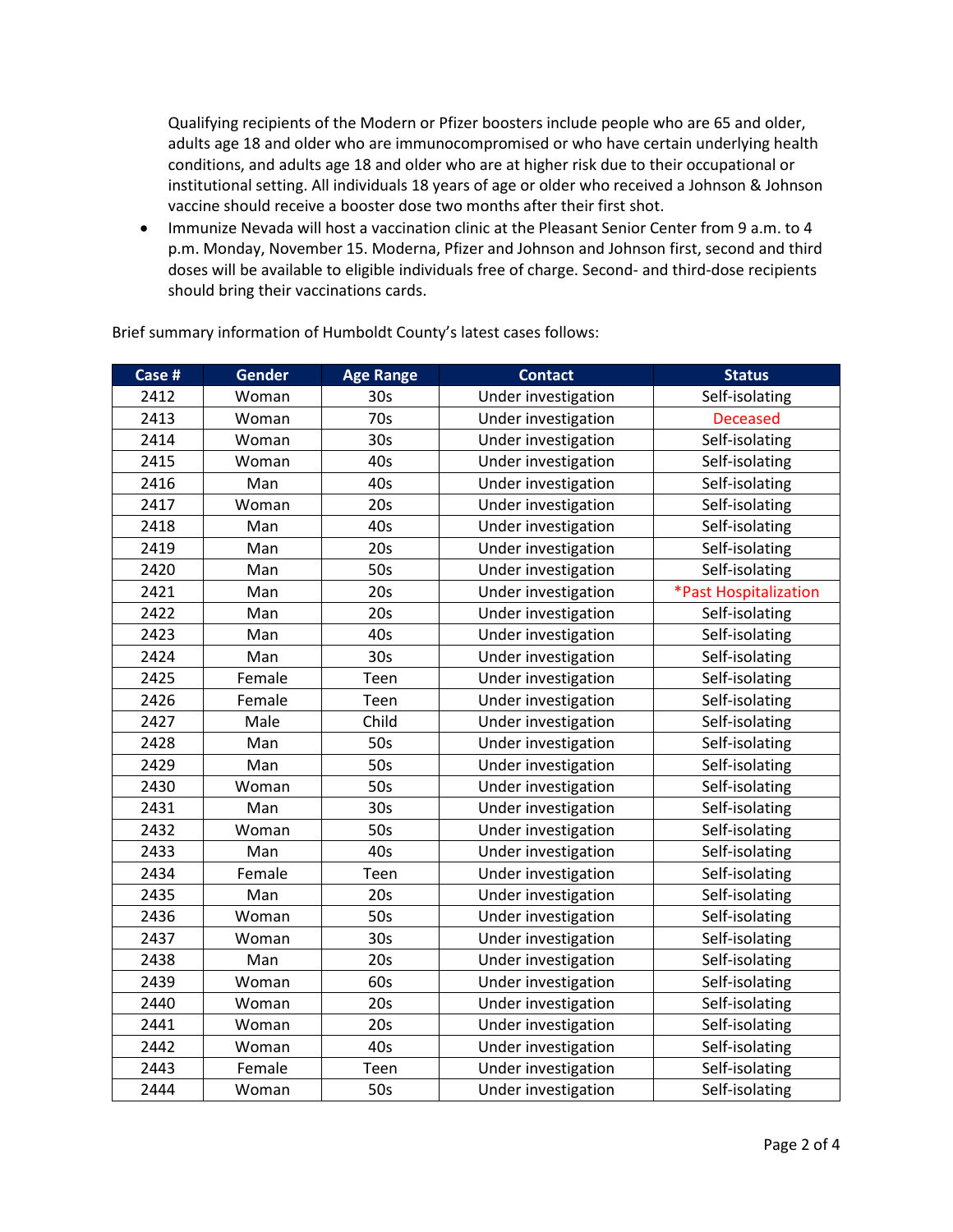| Case # | <b>Gender</b> | <b>Age Range</b> | <b>Contact</b>      | <b>Status</b>         |
|--------|---------------|------------------|---------------------|-----------------------|
| 2445   | Male          | Teen             | Under investigation | Self-isolating        |
| 2446   | Man           | 70s              | Under investigation | Self-isolating        |
| 2447   | Man           | 30 <sub>s</sub>  | Under investigation | Self-isolating        |
| 2448   | Woman         | 40s              | Under investigation | Hospitalized          |
| 2449   | Man           | 50s              | Under investigation | <b>Recovered</b>      |
| 2450   | Woman         | 50s              | Under investigation | Recovered             |
| 2451   | Male          | Teen             | Under investigation | Self-isolating        |
| 2452   | Man           | 50s              | Under investigation | Self-isolating        |
| 2453   | Woman         | 50s              | Under investigation | Self-isolating        |
| 2454   | Man           | 20s              | Under investigation | Self-isolating        |
| 2455   | Woman         | 50s              | Under investigation | Self-isolating        |
| 2456   | Man           | 50s              | Under investigation | Self-isolating        |
| 2457   | Woman         | 60s              | Under investigation | Self-isolating        |
| 2458   | Man           | 50s              | Under investigation | *Past Hospitalization |
| 2459   | Man           | 50s              | Under investigation | Self-isolating        |
| 2460   | Man           | 80s              | Under investigation | Self-isolating        |
| 2461   | Woman         | 60s              | Under investigation | Hospitalized          |
| 2462   | Woman         | 40s              | Under investigation | Self-Isolating        |
| 2463   | Male          | Child            | Under investigation | *Past Hospitalization |
| 2464   | Man           | 50s              | Under investigation | Self-isolating        |
| 2465   | Woman         | 50s              | Under investigation | Self-isolating        |
| 2466   | Man           | 60s              | Under investigation | Self-isolating        |
| 2467   | Woman         | 90s              | Under investigation | Self-isolating        |
| 2468   | Woman         | 20s              | Under investigation | Self-isolating        |
| 2469   | Man           | 30 <sub>s</sub>  | Under investigation | Self-isolating        |
| 2470   | Woman         | 50s              | Under investigation | Self-isolating        |
| 2471   | Woman         | 50s              | Under investigation | Self-isolating        |
| 2472   | Man           | 20s              | Under investigation | Self-isolating        |
| 2473   | Man           | 20s              | Under investigation | Self-isolating        |
| 2474   | Man           | 40s              | Under investigation | Self-isolating        |
| 2475   | Woman         | 40s              | Under investigation | Self-isolating        |
| 2476   | Woman         | 40s              | Under investigation | Self-isolating        |
| 2477   | Woman         | 30s              | Under investigation | Self-isolating        |
| 2478   | Man           | 40s              | Under investigation | Self-isolating        |
| 2479   | Man           | 30 <sub>s</sub>  | Under investigation | Self-isolating        |
| 2480   | Woman         | 40s              | Under investigation | Self-isolating        |
| 2481   | Male          | Teen             | Under investigation | Self-isolating        |
| 2482   | Woman         | 30 <sub>s</sub>  | Under investigation | Self-isolating        |
| 2483   | Male          | Teen             | Under investigation | Self-isolating        |
| 2484   | Male          | Teen             | Under investigation | Self-isolating        |
| 2485   | Man           | 20s              | Under investigation | Self-isolating        |
| 2486   | Woman         | 60s              | Under investigation | Self-isolating        |
| 2487   | Male          | Teen             | Under investigation | Self-isolating        |
| 2488   | Female        | Child            | Under investigation | Self-isolating        |
| 2489   | Man           | 40s              | Under investigation | Self-isolating        |